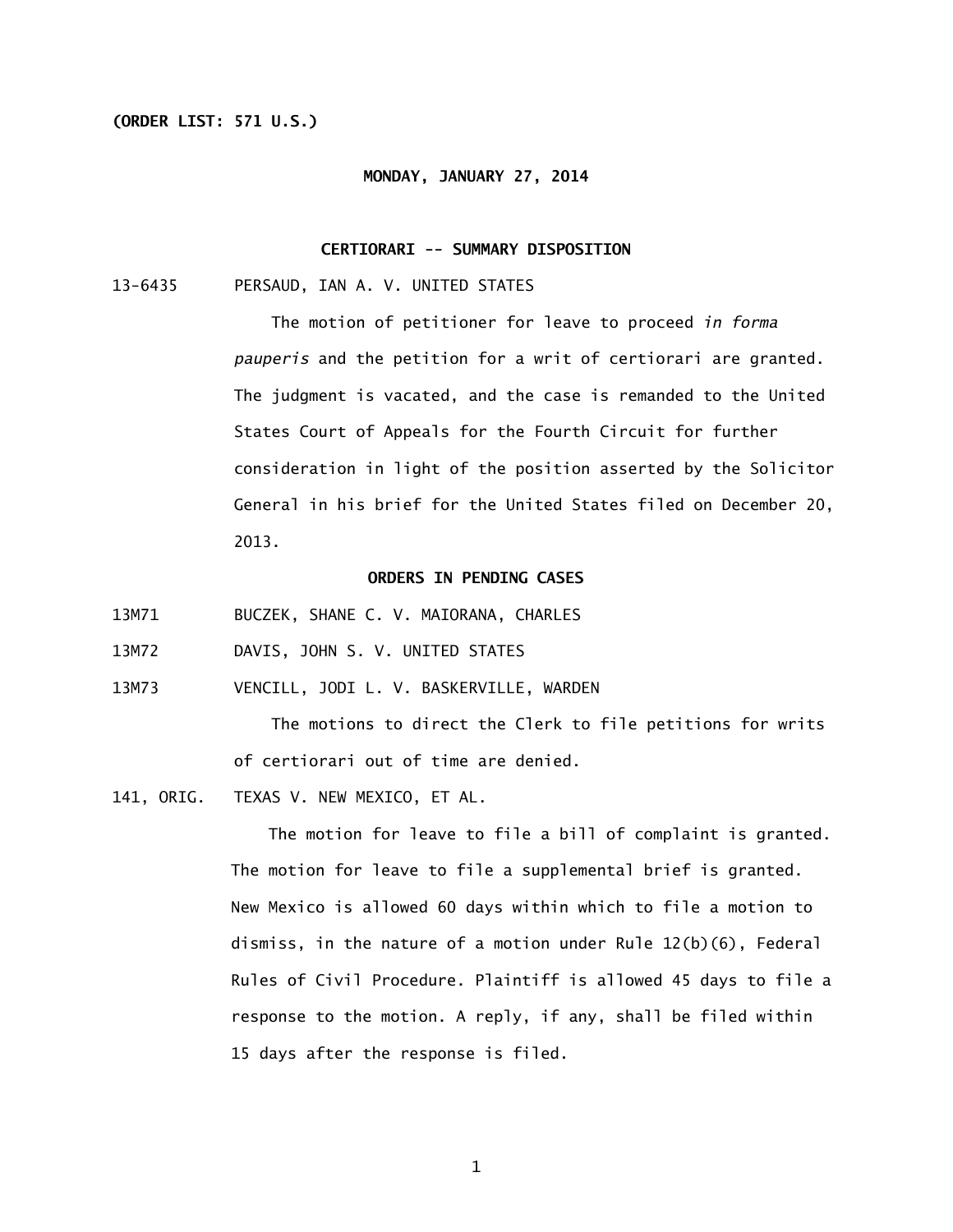- ) ) 12-1146
- ) ) 12-1248 ) UTILITY AIR REGULATORY GROUP V. EPA<br>) AM. CHEMISTRY COUNCIL, ET AL. V. EPA<br>)<br>ENERGY-INTENSIVE MANUFACTURERS V. EP<br>)<br>SOUTHEASTERN LEGAL FOUNDATION V. EPA<br>)<br>) TEXAS, ET AL. V. EPA, ET AL.<br>)<br>CHAMBER OF COMMERCE, ET AL. V. E AM. CHEMISTRY COUNCIL, ET AL. V. EPA, ET AL.
- ) ) 12-1254 ENERGY-INTENSIVE MANUFACTURERS V. EPA, ET AL.
- ) ) 12-1268 SOUTHEASTERN LEGAL FOUNDATION V. EPA, ET AL.
- ) ) 12-1269 TEXAS, ET AL. V. EPA, ET AL.
- CHAMBER OF COMMERCE, ET AL. V. EPA, ET AL. 12-1272

 The motion of petitioners for divided argument is granted, and the time is divided as follows: 30 minutes for privateparty petitioners, 15 minutes for state petitioners, and 45 minutes for respondents.

- 12-1163 HIGHMARK INC. V. ALLCARE HEALTH MANAGEMENT SYS.
- 12-1184 OCTANE FITNESS, LLC V. ICON HEALTH & FITNESS, INC.

 The motions of the Solicitor General for leave to participate in oral argument as *amicus curiae* and for divided argument are granted.

 $13 - 553$ AL DEPT. OF REVENUE, ET AL. V. CSX TRANSPORTATION, INC.

> The Solicitor General is invited to file a brief in this case expressing the views of the United States.

- 13-6788 DILTS, PATRICIA A., ET VIR V. COLD SPRING FOREST SEC., ET AL.
- 13-7088 ERWIN, BONNIE B. V. UNITED STATES, ET AL.

 The motions of petitioners for reconsideration of orders denying leave to proceed *in forma pauperis* are denied.

# **CERTIORARI DENIED**

- 12-1116 MIROWSKI FAMILY VENTURES V. MEDTRONIC INC., ET AL.
- $13 451$ MICHIGAN V. HARRISON, JESSIE
- $13 501$ ENGLESON, JERRY V. UNUM LIFE INSURANCE CO., ET AL.
- $13 514$ 13-514 HOAGLAND, RITA V. ADA COUNTY, ID, ET AL.
- $13 568$ BANKERT, PATRICIA A., ET AL. V. BERNSTEIN, NORMAN W., ET AL.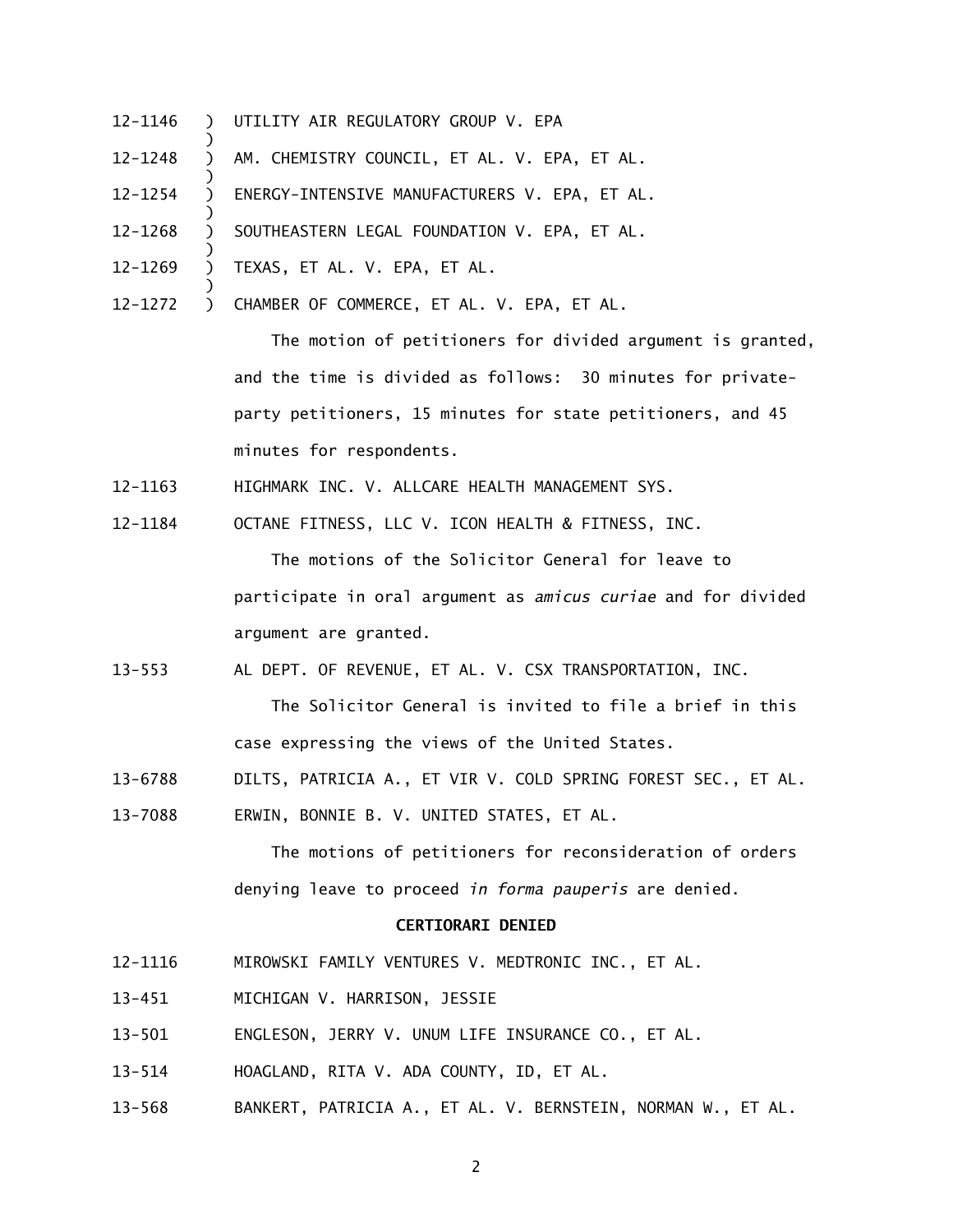- $13 569$ 13-569 EDELMAN, JODY V. UNITED STATES
- $13 605$ 13-605 ASAP COPY AND PRINT, ET AL. V. CANON BUSINESS SOLUTIONS, ET AL.
- $13 612$ HARDY, TANASHA Y. V. FED. NAT. MORTGAGE ASSOC.
- $13 613$ GHOSH, RASH B. V. BERKELEY, CA
- $13 617$ SHECHET, JACOB V. DOAR, ROBERT, ET AL.
- $13 619$ SPEHAR CAPITAL, ET AL. V. MAYER BROWN ROWE & MAW, ET AL.
- $13 623$ 13-623 CLAYTON, RICHARD J. V. CITIMORTGAGE, INC.
- $13 626$ SWANSON, GLORIA E. V. BAKER & McKENZIE, LLP, ET AL.
- $13 627$ 13-627 CAPRA, LOUIS, ET AL. V. COOK CTY. BD. OF REVIEW, ET AL.
- $13 630$ RICHARDS, WARREN N. V. HOLSUM BAKERY, INC., ET AL.
- $13 636$ FINR II, INC. V. CF INDUSTRIES, INC., ET AL.
- $13 642$ 13-642 ANUFORO, AIDEN I. V. HOLDER, ATT'Y GEN.
- $13 657$ McLANE SOUTHERN, INC. V. BRIDGES, CYNTHIA
- $13 661$ BUNCK, TIMOTHY M., ET UX. V. KING, GARY R., ET AL.
- $13 663$ AMERIJET INTERNATIONAL, INC. V. NLRB, ET AL.
- $13 664$ PRICE, STEWART V. CAIN, WARDEN
- $13 668$ HIGH PLAINS CATTLE COMPANY, LLC V. UNITED STATES
- $13 670$ DEMPSEY, GORDON B. V. IN SUPREME CT. DISCIPLINARY
- $13 681$ VAN HORN, FREDERICK M. V. KEEFER, C. PAUL, ET AL.
- $13 688$ JONAS, EDWIN R. V. JONAS, LINDA
- $13 702$ KOZIOL, LEON V. COMM. ON PROF'L STANDARDS
- $13 703$ L & F HOMES AND DEVELOPMENT V. GULFPORT, MS
- $13 724$ THOMAS, CASSANDRA F. V. UNITED STATES
- $13 725$ SHIELDS, ROBERT V. CONNECTICUT
- $13 732$ 13-732 ) McDONOUGH, RICHARD W. V. UNITED STATES
- $13 740$ 13-740 ) DiMASI, SALVATORE F. V. UNITED STATES
- $13 756$ 13-756 MORGAN, MARIAN V. UNITED STATES
- 13-6118 RAY, MELVIN V. ALABAMA

)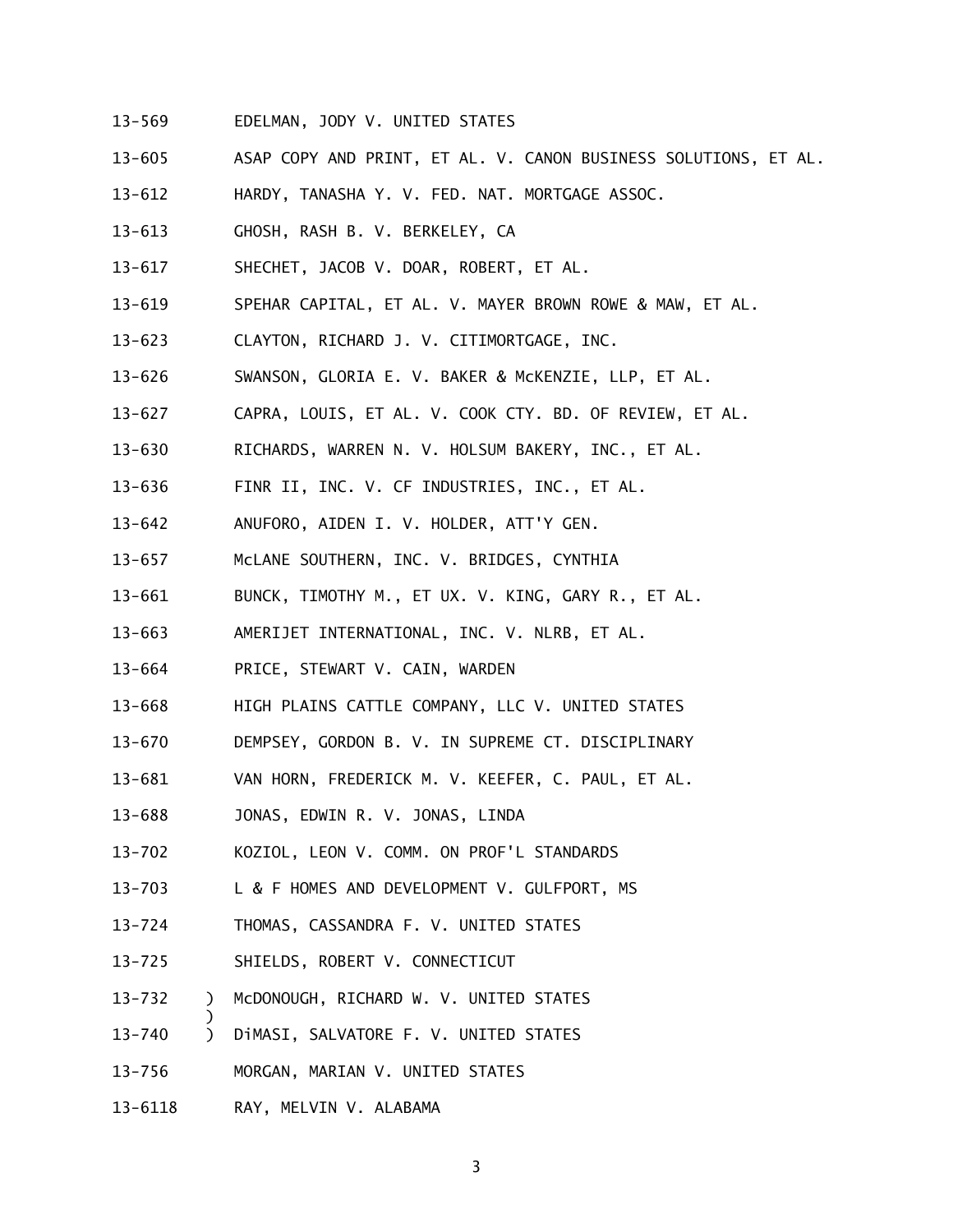- 13-6544 RODRIGUEZ-MARTEL, JOSE L. V. UNITED STATES
- 13-6659 BENHAM, ERIK V. HAGEN, DAVID R., ET AL.
- 13-6909 TRICE, FLOSSIE V. ALLSTATE INSURANCE CO., ET AL.
- 13-7048 CORRELL, JERRY W. V. CREWS, SEC., FL DOC
- 13-7154 MATEI, LUCA V. KANSAS
- 13-7418 CAMBONI, ANTHONY V. ALLSTATE INSURANCE CO., ET AL.
- 13-7434 SILAS, CHARLES V. CALIFORNIA
- 13-7435 SASSER, TERRY W. V. STEPHENS, DIR., TX DCJ
- 13-7439 NANCE, MICHAEL W. V. CHATMAN, WARDEN
- 13-7440 AKINS, FRANCISCO V. ILLINOIS
- 13-7441 BOONE, VELTON L. V. SOTO, WARDEN
- 13-7442 APONTE, RICHARD V. FLORIDA
- 13-7447 LEVERETTE, KENJI V. CREWS, SEC., FL DOC
- $13 7448$ JULES, FRANKY V. FLORIDA
- 13-7458 CONYERS, NICOLLE V. VIRGINIA HOUSING DEVELOPMENT
- 13-7466 JEFFRIES, MONICA V. GAYLORD ENTERTAINMENT, ET AL.
- 13-7468 WALKER, TYRONE V. FISCHER, COMM'R, NY DOC, ET AL.
- 13-7469 WRIGHT, JERMAINE B. V. McCALL, WARDEN
- 13-7474 RATHY, GEORGE F. V. THOMPSON, BRIAN H., ET AL.
- 13-7479 COHRON, DAVID T. V. LOUISVILLE, KY, ET AL.
- 13-7486 GRAZZINI-RUCKI, SANDRA S. V. RUCKI, DAVID V.
- 13-7489 WADE, ALEX M. V. STEPHENS, DIR., TX DCJ
- 13-7495 KNOX, HALIMAH V. DIXON CORR. INSTITUTE, ET AL.
- 13-7497 GIFFEN, TODD V. ROSENBLUM, ATT'Y GEN. OF OR
- 13-7500 BOYD, LEONARD J. V. OREGON
- 13-7504 HUMINSKI, SCOTT A. V. SURPRISE, AZ, ET AL.
- 13-7506 HOLLIHAN, RICHARD V. ROZUM, SUPT., SOMERSET, ET AL.
- 13-7507 HOLDEN, JEFFREY A. V. OKLAHOMA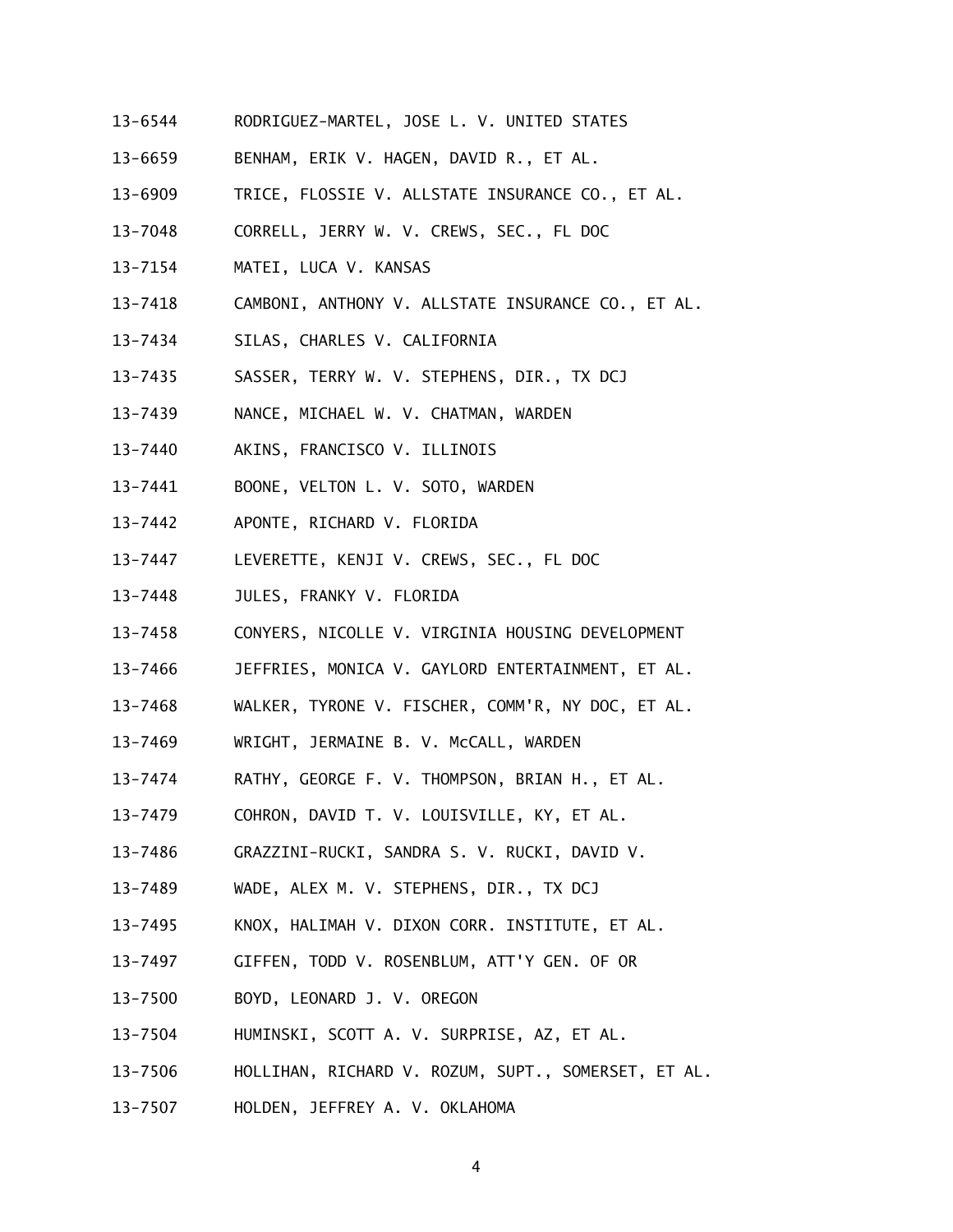- 13-7510 HILL, DAVID L. V. LOUISIANA
- 13-7512 SUNDAY, ROMAN V. SISTO, WARDEN
- 13-7513 SAUNDERS, HERMAN V. MISSISSIPPI
- 13-7517 MILLER, JAMES L. V. KASHANI, AMIR, ET AL.
- 13-7519 TUSA, JONATHAN R. V. FOLINO, SUPT., GREENE, ET AL.
- 13-7520 TAYLOR, FREDERICK W. V. OCWEN LOAN SERVICING, ET AL.
- 13-7529 HAFEZ, MAHMOUD V. FRAZIER, WARDEN
- 13-7532 HICKINGBOTTOM, MICHAEL D. V. LAKE SUPERIOR COURT, ET AL.
- 13-7533 MENDOZA, JUAN A. V. STEPHENS, DIR., TX DCJ
- 13-7534 PYLE, CHARLIE W. V. MARTEL, MATTHEW, ET AL.
- 13-7535 OLIVER, JAMES V. ROZUM, SUPT., SOMERSET, ET AL.
- 13-7561 KENNEDY, CRYSTAL V. CALIFORNIA
- 13-7576 COLLIER, DeWAYNE V. TENNESSEE
- 13-7596 ANDERSON, KEITH V. FOLINO, SUPT., GREENE, ET AL.
- 13-7619 WILLIAMS, LAWRENCE V. WISCONSIN
- 13-7632 GUTIERREZ, AARON V. NEW YORK
- 13-7636 HAM, CHRISTINE M. V. BD. OF TRUSTEES, STANFORD UNIV.
- 13-7642 FOUCHE, PIERRE V. HOLENCIK, SCOTT A.
- 13-7648 SEKOU, MWANGI V. KERESTES, SUPT., MAHANOY, ET AL.
- 13-7665 BROWNING, JAMES H. V. PENNINGTON, BENJAMIN, ET AL.
- 13-7666 ALNUTT, JEFFREY V. NEW YORK
- 13-7676 MANIGAULTE, JOHN C. V. C.W. POST OF LONG ISLAND UNIV.
- 13-7677 MACK, BENNIE V. DREW, D., ET AL.
- 13-7681 DECKER, CHARLES D. V. ROBERTS, SEC., KS DOC
- 13-7683 EVITT, ALEX V. SHINSEKI, SEC. OF VA
- 13-7691 JONES, TARONE V. UNITED STATES, ET AL.
- 13-7704 DARBY, VONNIE D. V. SCHMALENBERGER, WARDEN, ET AL.
- 13-7705 DARBY, VONNIE V. NORTH DAKOTA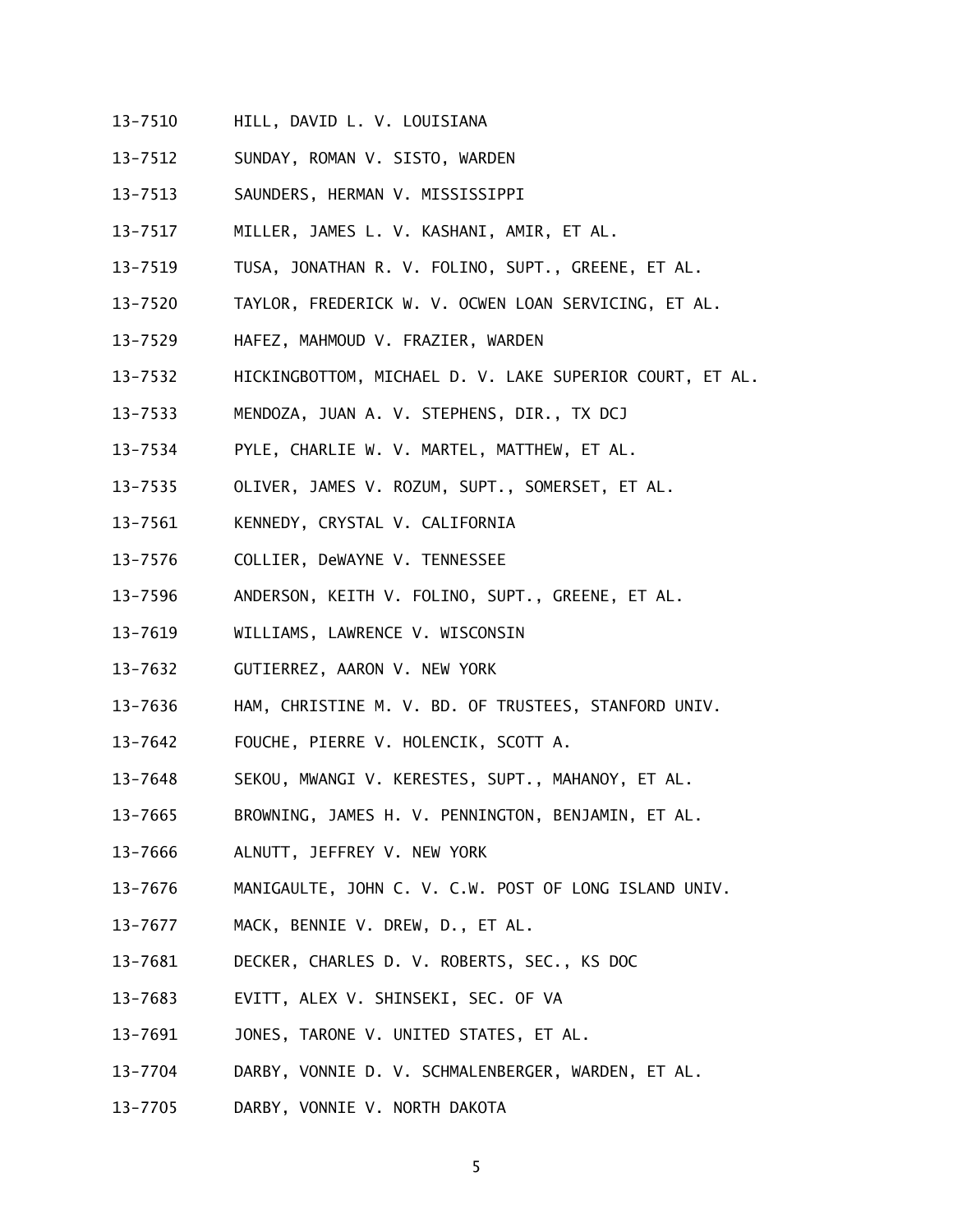- 13-7710 DALE, JOHN M. V. CREWS, SEC., FL DOC, ET AL.
- 13-7715 FIGUEROA, ANTONIO V. UNITED STATES
- 13-7734 LANDRITH, BRET D. V. SCHMIDT, ATT'Y GEN. OF KS, ET AL.
- 13-7751 MOIE, MARQUIS V. PENNSYLVANIA
- 13-7787 RAGAN, CARLETTA V. CIR
- 13-7837 WHITLEY, SHERROD V. UNITED STATES
- 13-7840 UTSEY, STEVEN W. V. DONAHOE, POSTMASTER GEN.
- 13-7844 BAILEY, RICHARD V. UNITED STATES
- 13-7845 BARAJAS-RAMIREZ, RAUL V. UNITED STATES
- 13-7850 BEARD, BEVERLY J. V. UNITED STATES
- 13-7854 COLLINS, J. C. V. UNITED STATES
- 13-7864 DREW, ANDRE V. UNITED STATES
- 13-7865 SANTIAGO, JOSE V. SAUERS, SUPT., FOREST, ET AL.
- 13-7869 NOSOV, ALEXANDER V. UNITED STATES
- 13-7874 CASTILLO, JOSE V. UNITED STATES
- 13-7877 JOHNSON, ERIC V. UNITED STATES
- 13-7881 COLLINS, RONALD V. WENEROWICZ, SUPT., GRATERFORD
- 13-7883 CARDOZA-SARABIA, ROBERTO V. UNITED STATES
- 13-7886 DAVIS, JEFFREY V. UNITED STATES
- 13-7887 STARKS, ERNEST L. V. UNITED STATES
- 13-7892 RODRIGUEZ, EDUARDO V. UNITED STATES
- 13-7893 CARDONA, ROBERTO A. V. UNITED STATES
- 13-7901 PETERSON, AZIZIA V. UNITED STATES
- 13-7902 DEL VALLE, JOSE V. UNITED STATES
- 13-7906 TORRES, HERMAN V. UNITED STATES
- 13-7917 GAUSE, LEVON V. UNITED STATES
- 13-7919 BARTKO, GREGORY V. UNITED STATES
- 13-7920 ARGUELLES, JUAN C. V. UNITED STATES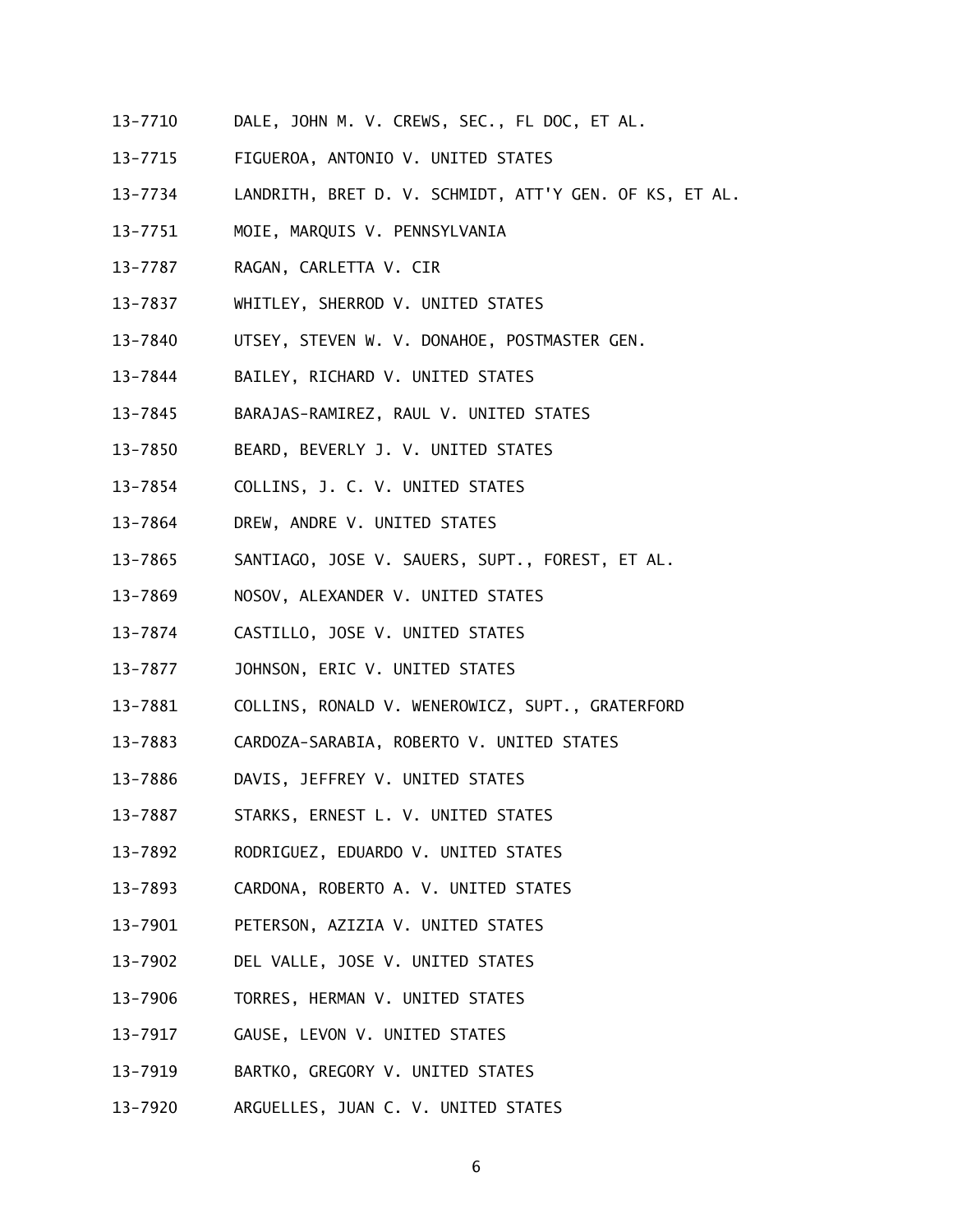- 13-7921 CROCKER, DEMETRIUS V. UNITED STATES
- 13-7924 DAWSON, PIERRE E. V. CROSS, WARDEN
- 13-7926 GODDARD, DWIGHT A. V. UNITED STATES
- 13-7928 GRAY, BILLY H. V. UNITED STATES
- 13-7931 HERON, ROHAN G. V. UNITED STATES
- 13-7932 CARD, DANIEL L. V. UNITED STATES
- 13-7933 STEWART, THEODORE C. V. UNITED STATES
- 13-7934 STUBBLEFIELD, KEVIN V. UNITED STATES
- 13-7945 GRIFFIN, RANDY V. UNITED STATES
- 13-7946 SMITH, CHANDLER P. V. SEC., PA EPA
- 13-7948 SIMMONS, EVERETTE V. UNITED STATES
- 13-7954 MONDESTIN, WINSKY V. UNITED STATES
- 13-7955 MARTINEZ, WILLIAM V. UNITED STATES
- 13-7959 WESTMORELAND, RONNIE G. V. UNITED STATES
- 13-7966 FAY, LEIGHTON V. UNITED STATES
- 13-7967 GIBBS, TERRENCE V. WILSON, WARDEN
- 13-7979 JOHNSON, TED J. V. UNITED STATES
- 13-7982 VANDERWEELE, JAMES R. V. UNITED STATES
- 13-7985 TAYLOR, SHAUNTA V. UNITED STATES
- 13-7986 BOTTORFF, JERRY A. V. UNITED STATES
- 13-7987 STANFIELD, KEVIN L. V. UNITED STATES
- 13-7988 STUCKEY, DAVID, ET AL. V. UNITED STATES
- 13-7990 CAO, THANH V. V. UNITED STATES
- 13-8001 BURKE, KENNETH H. V. UNITED STATES
- 13-8007 ZAVALA-BOLANOS, GUILLERMO V. UNITED STATES
- 13-8008 ORANGE, RUDOLPH V. UNITED STATES
- 13-8012 WALKER, EDDIE L. V. UNITED STATES
- 13-8013 REED, RONALD V. WILLIAMS, B., ET AL.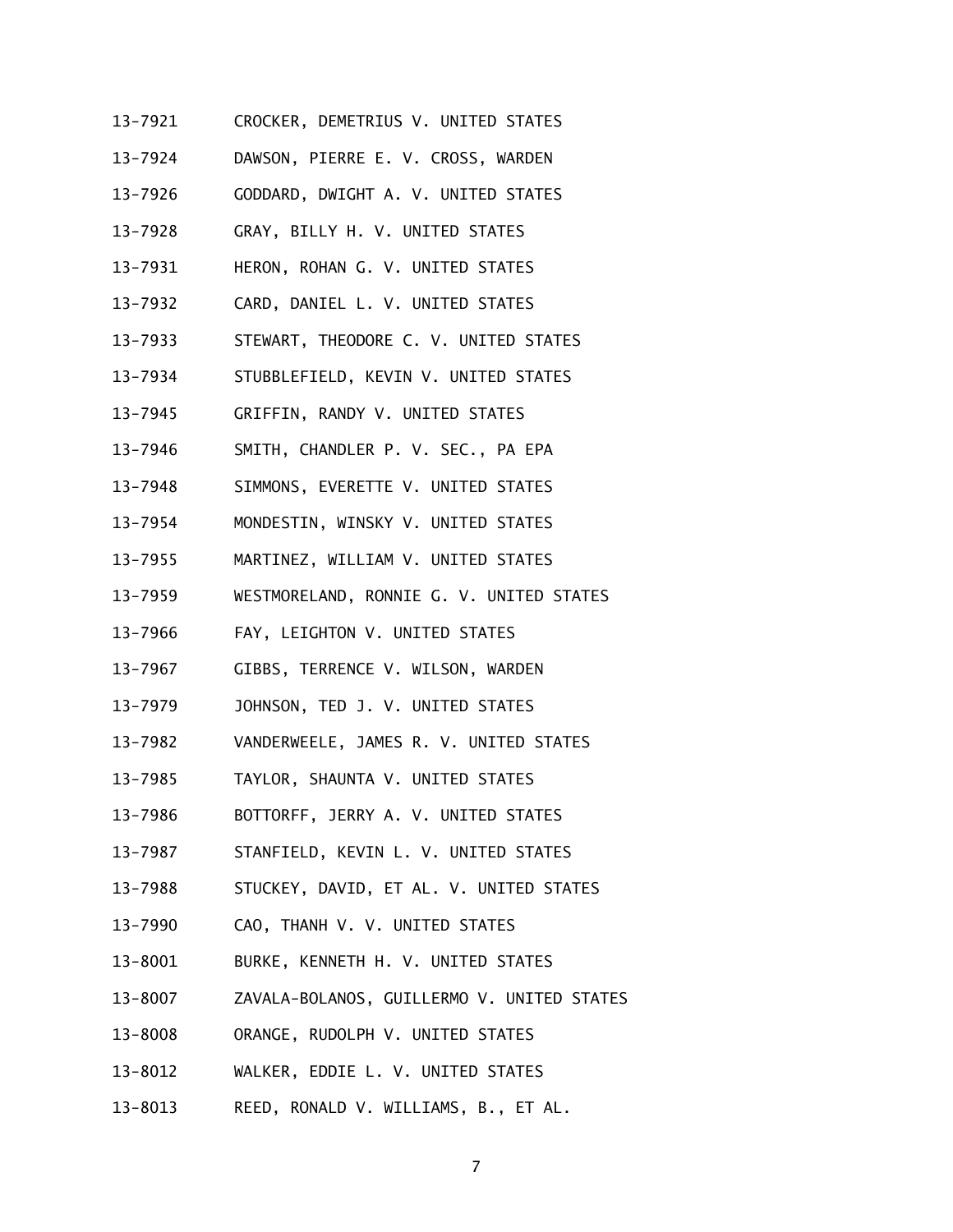- 13-8021 FABRICANT, DANNY J. V. UNITED STATES
- 13-8022 STARKS, LARRY E. V. UNITED STATES
- 13-8027 GARCIA, ROBERT V. UNITED STATES
- 13-8031 ANDERSON, DONALD V. UNITED STATES
- 13-8032 BREWER, JERRY M. V. UNITED STATES
- 13-8035 REMBLE, CLARENCE V. UNITED STATES
- 13-8036 SATCHER, STEPHEN D. V. UNITED STATES

The petitions for writs of certiorari are denied.

 $13 - 405$ SAFFRAN, BRUCE N. V. JOHNSON & JOHNSON, ET AL.

> The petition for a writ of certiorari is denied. Justice Alito took no part in the consideration or decision of this petition.

 $13 - 603$ 13-603 HOFFNER, WARDEN V. WALKER, REGINALD

> The motion of respondent for leave to proceed *in forma pauperis* is granted. The petition for a writ of certiorari is denied. Justice Scalia and Justice Alito would grant the petition for a writ of certiorari.

 $13 - 618$ DIRECTV, ET AL. V. K-TECH TELECOMMUNICATIONS, INC.

> The petition for a writ of certiorari is denied. The Chief Justice took no part in the consideration or decision of this petition.

 $13 - 743$ SCRUSHY, RICHARD V. UNITED STATES

> The petition for a writ of certiorari is denied. Justice Kagan took no part in the consideration or decision of this petition.

13-7472 HANN, GARY S. V. HEYNS, DIR., MI DOC

 The motion of petitioner for leave to proceed *in forma pauperis* is denied, and the petition for a writ of certiorari is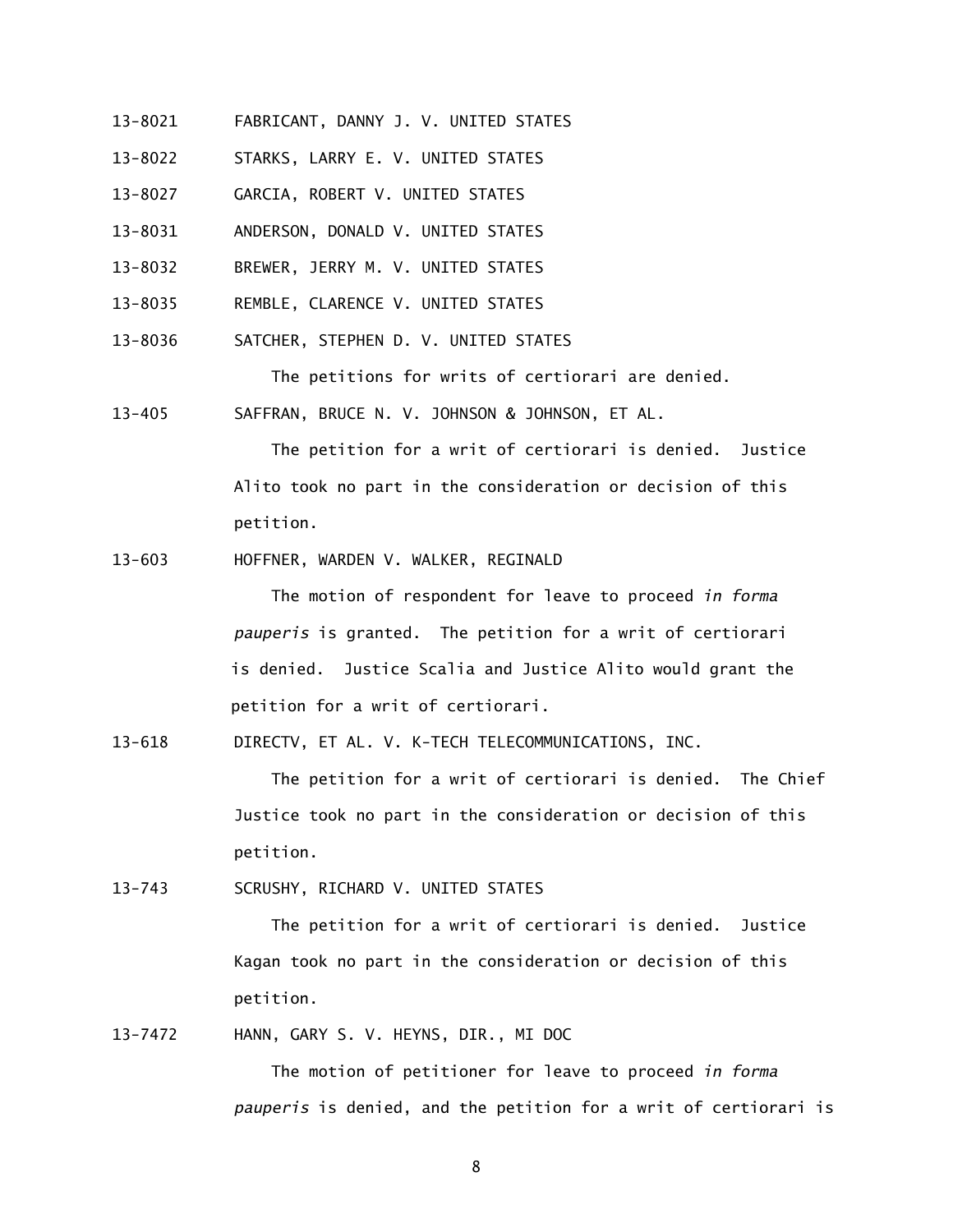dismissed. See Rule 39.8.

13-7509 GRMUSA, DUSAN V. PNC BANK

 The petition for a writ of certiorari is denied. Justice Alito took no part in the consideration or decision of this petition.

13-7571 JOHNSON, ZACHARY V. HOLDER, ATT'Y GEN., ET AL.

 The motion of petitioner for leave to proceed *in forma pauperis* is denied, and the petition for a writ of certiorari is dismissed. See Rule 39.8.

13-7839 TOWNSEND, OTHA E. V. MINNESOTA

 The motion of petitioner for leave to proceed *in forma pauperis* is denied, and the petition for a writ of certiorari is dismissed. See Rule 39.8. As the petitioner has repeatedly abused this Court's process, the Clerk is directed not to accept any further petitions in noncriminal matters from petitioner unless the docketing fee required by Rule 38(a) is paid and the petition is submitted in compliance with Rule 33.1. See *Martin*  v. *District of Columbia Court of Appeals*, 506 U. S. 1 (1992) (*per curiam*).

13-7862 SANDOVAL, ROBERTO V. UNITED STATES

13-8000 BULLOCK, MONROE E. V. UNITED STATES

 The petitions for writs of certiorari are denied. Justice Kagan took no part in the consideration or decision of these petitions.

#### **HABEAS CORPUS DENIED**

- $13 790$ IN RE HENRY J. BORELLI
- 13-8136 IN RE MURRAY A. WOODWORTH

The petitions for writs of habeas corpus are denied.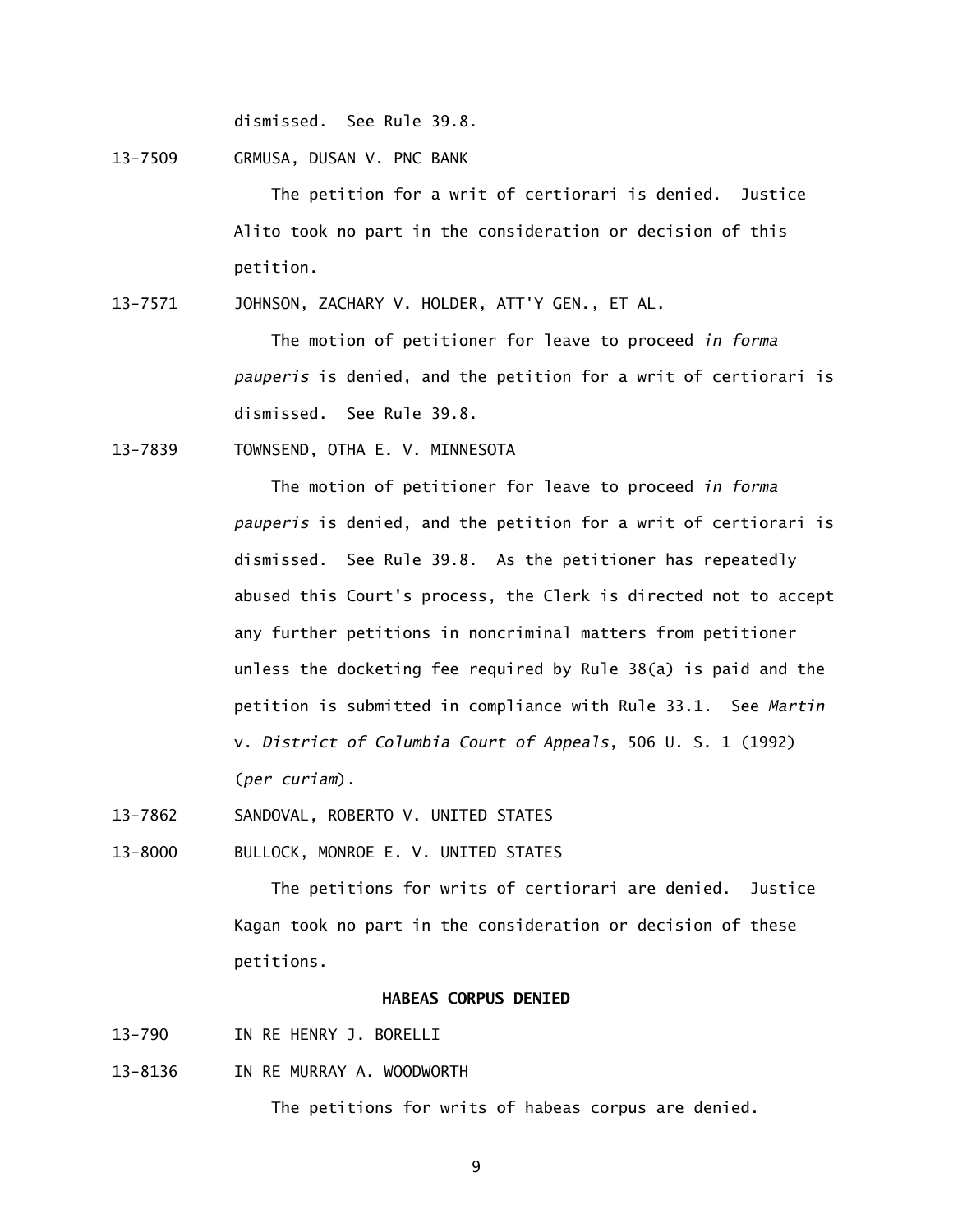#### **MANDAMUS DENIED**

13-7908 IN RE MICHAEL P. PUZEY

The petition for a writ of mandamus is denied.

 $13 - 614$ IN RE JESSIE McDONALD

> The petition for a writ of mandamus and/or prohibition is denied.

13-7738 IN RE KELVIN SETTLE

 The motion of petitioner for leave to proceed *in forma pauperis* is denied, and the petition for a writ of mandamus is dismissed. See Rule 39.8. Justice Kagan took no part in the consideration or decision of this motion and this petition.

### **REHEARINGS DENIED**

- 12-9984 HALL, ROY E. V. COLVIN, ACTING COMM'R, SOCIAL
- $12 10264$ SALADINO, JOSEPH O. V. UNITED STATES
- $13 525$ LINDSEY, VICKI V. HIGHWOODS REALITY LIMITED, ET AL.
- $13 549$ 13-549 BOERI, MARIO V. UNITED STATES
- 13-5071 IN RE ANTHONY L. WILLIAMS
- 13-5191 SINCLAIR, PETER M. V. CITI MORTGAGE, INC., ET AL.
- 13-6096 DASH, DEBBIE L. V. CHASEN, ARTHUR B., ET AL.
- 13-6377 JACOBS, NATHAN E. V. BUREAU OF PRISONS, ET AL.
- 13-6547 DOWDY, MARK R. V. PRUETT, WARDEN
- 13-6561 IN RE DIANE JENKINS
- 13-6730 CHARLINE P. V. CT DEPT. OF FAMILIES
- 13-6845 VIRAY, BENJARDI B. V. DISTRICT COURT OF NV, ET AL.
- 13-6846 WILSON, TERRY L. V. OAKLAND COUNTY PROBATION OFFICE
- 13-6897 ALMY, ROBERT T. V. KICKERT SCHOOL BUS LINE, INC.
- 13-7148 IN RE JAMES SUDBERRY

The petitions for rehearing are denied.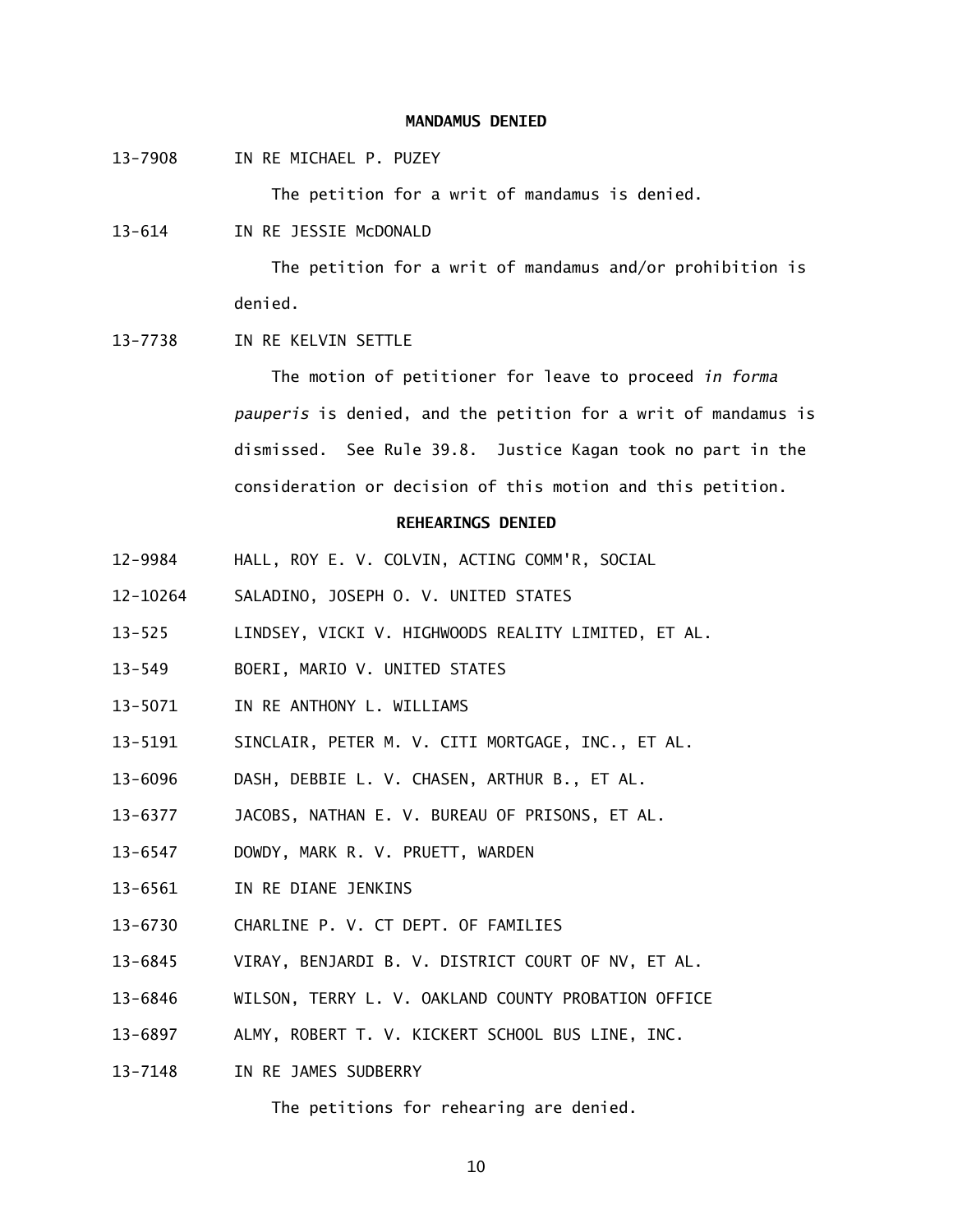09-9902 JOHNSON, CLIFFINA, ET AL. V. UNITED STATES

 The petition for rehearing is denied. Justice Kagan took no part in the consideration or decision of this petition.

 $13 - 542$ KLEIN, KARIN V. TAP PHARMACEUTICAL, ET AL.

13-6515 STARTUP, LINDA L. V. USDC CD CA, ET AL.

 The petitions for rehearing are denied. Justice Alito took no part in the consideration or decision of these petitions.

13-6725 SEARLES, SUZANNE M. V. BERKEL, PAUL, ET AL.

 The petition for rehearing is denied. Justice Sotomayor took no part in the consideration or decision of this petition. 13-6739 MOSES, ELNORA V. TX COMM'N ON ENVTL. QUALITY

> The motion of petitioner for leave to file a petition for rehearing under seal with redacted copies for the public record is granted. The petition for rehearing is denied.

# **ATTORNEY DISCIPLINE**

 $D-2733$ IN THE MATTER OF DISBARMENT OF JOSEPH LOUIS LISONI

> Joseph Louis Lisoni, of Solvang, California, having been suspended from the practice of law in this Court by order of November 4, 2013; and a rule having been issued and served upon him requiring him to show cause why he should not be disbarred; and a response having been filed;

 It is ordered that Joseph Louis Lisoni is disbarred from the practice of law in this Court.

D-2749 IN THE MATTER OF DISBARMENT OF MARK ALAN SARGENT

 Mark Alan Sargent, of Brywn Mawr, Pennsylvania, having been suspended from the practice of law in this Court by order of December 2, 2013; and a rule having been issued and served upon him requiring him to show cause why he should not be disbarred;